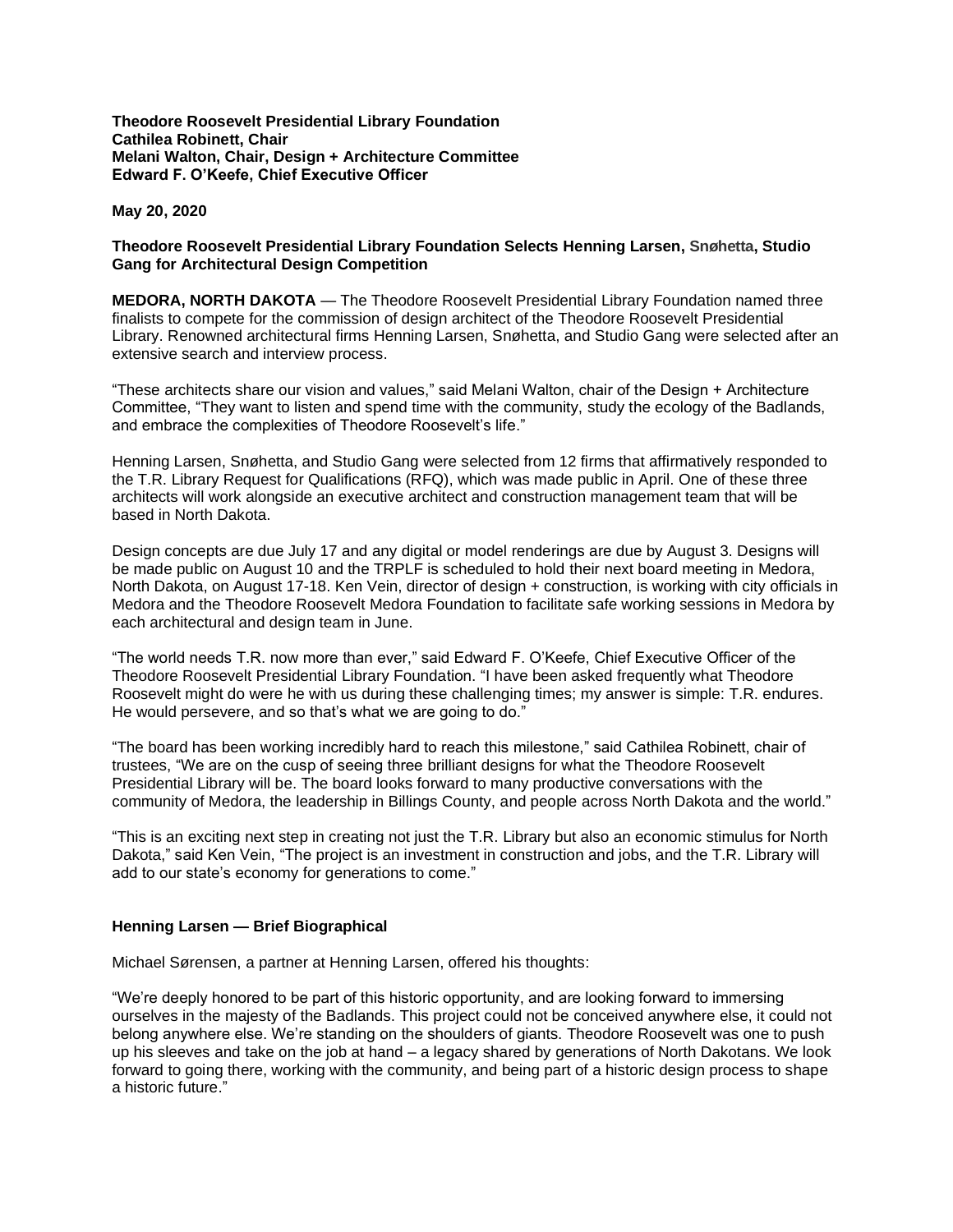Henning Larsen is an internationally recognized architecture practice with a Scandinavian ethos. With primary studios in New York and Copenhagen, their work is driven by context and rooted in place. Their architectural goal is to challenge, shape, and transform spaces into generous places that are shaped by the people who use them. Our work culture is defined by a spirit of collaboration and debate, a tradition that allows for new ideas to emerge not only from site-specific research, but from dialogue and shared knowledge.

Henning Larsen has been recognized by significant awards such as Praemium Imperiale and, most recently, the European Prize for Architecture. Significant works include Moesgaard Museum in Aarhus, Denmark, Eystur Town Hall in the Faroe Islands, and Harpa Concert Hall in Reykjavik, Iceland – winner of the European Union Prize for Contemporary Architecture. They are supported in the design competition by Nelson Byrd Woltz Landscape Architects, an internationally recognized design practice whose work includes The Aga Khan Garden in Alberta Canada, President Thomas Jefferson's Monticello and President James Madison's Montpelier, and the Flight 93 Memorial in Shanksville, Pennsylvania.

## **Snøhetta — Brief Biographical**

Craig Dykers, founding partner of Snøhetta, said of this honor:

"Theodore Roosevelt overcame many challenges in his life and translated his experiences into a deep appreciation for the value of our natural resources and the power of our landscapes. His conservation ambitions have even greater relevance today and we are so proud to be a part of fulfilling his vision. For the past 30 years, our design studio has carried these same principles of caring deeply and thinking boldly throughout our practice. All of us at Snøhetta look forward to offering our passion and expertise to make the Theodore Roosevelt Presidential Library a transformative and inspirational experience."

Snøhetta, headquartered in Oslo and New York, places personal and social experience at the center of their design process. The firm's transdisciplinary approach has manifested in work that ranges from the reconstruction of Times Square to the Oslo Opera House, from the Willamette Falls Riverwalk to the Alexandria and Calgary Libraries, and projects as small as dollhouses and beehives.

Snøhetta is the recipient of numerous awards, including the Aga Khan Award, the Mies van der Rohe Award, the AIA New York Medal of Honor, and the European Prize for Public Space. With seven studios globally, the practice integrates architecture, landscape architecture, interior design, graphics, branding, and product design into memorable and inclusive environments around the world.

## **Studio Gang — Brief Biographical**

Jeanne Gang, founder and principal architect at Studio Gang, reflected on her experiences in the Badlands as a child:

"Studio Gang is driven by the desire to connect people with each other and their natural surroundings," said Studio Gang Founding Principal Jeanne Gang, FAIA. "I have personally been inspired both by Teddy Roosevelt's pursuit of conservation, but also by the Badland's majestic landscape and ecology. I look forward to working with OLIN and our team to realize a Presidential Library that unfolds his story as a means to connect visitors deeply with nature and to foster a new generation of citizens and leaders."

Studio Gang is an international architecture practice founded and led by Jeanne Gang. Based in Chicago, Studio Gang was named *Fast Company*'s #1 Most Innovative Architecture Company in 2020. The daughter of a civil engineer, Jeanne Gang is a MacArthur Genius grant recipient – one of only five in the field of architecture to receive the honor since its inception. Gang was named *Architectural Review* Architect of the Year in 2016 and was named one of 2019's most influential people in the world by *TIME* magazine. They will be joined in the competition by OLIN Landscape Architects whose work includes the